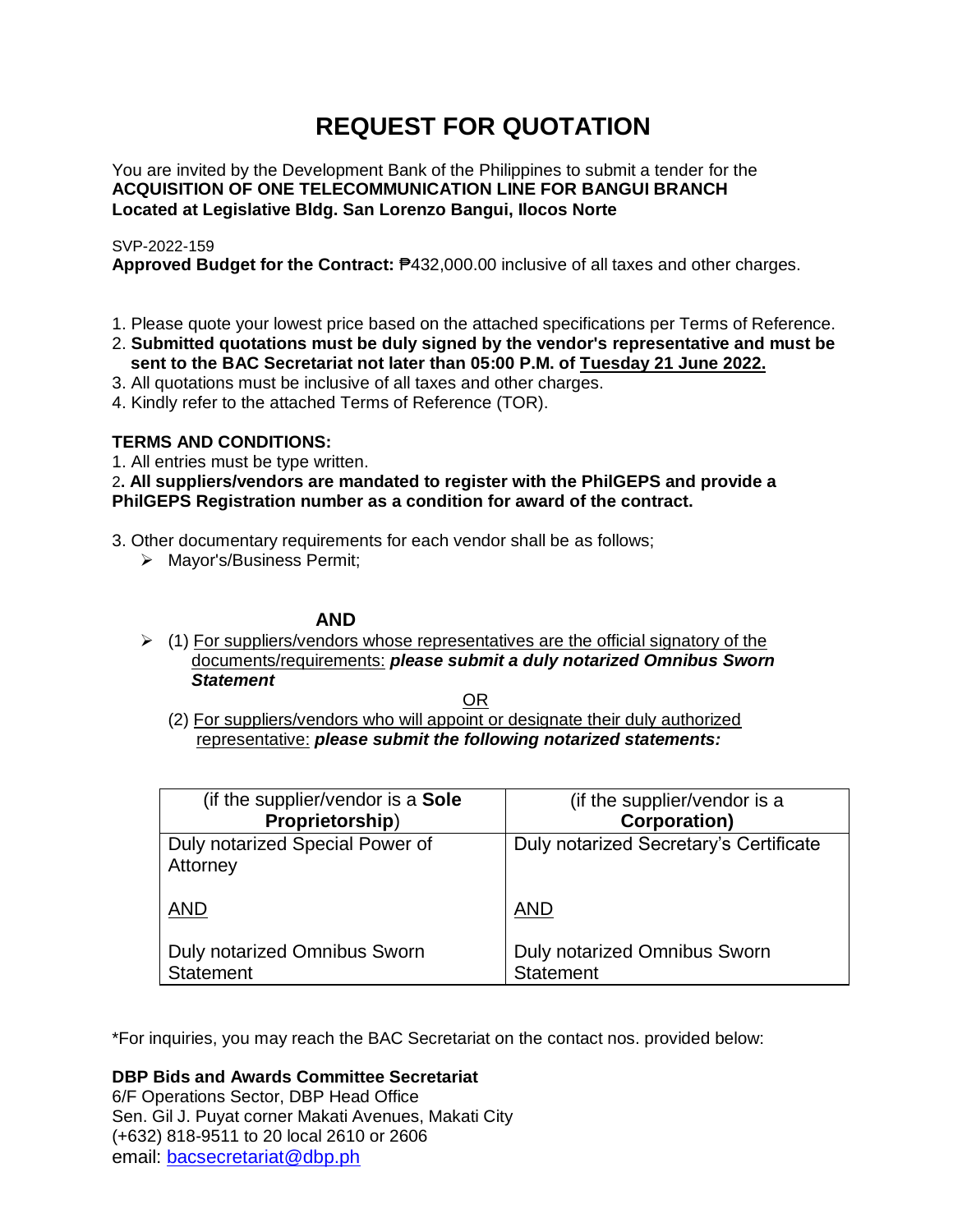#### **Annex A**

ヽ.

Page 1 of 4

## ACQUISITION OF NEW, ADDITIONAL AND/OR REPLACEMENT TELECOMMUNICATION LINE/CONNECTIVITY SERVICE FOR THE DEVELOPMENT BANK OF THE PHILIPPINES (DBP)-**BANGUI BRANCH \**

#### APPROVED BUDGET FOR THE CONTRACT: Php 432,000

## **TECHNICAL SPECIFICATIONS**

#### A. BACKGROUND

The telecommunication connectivity service (line) is for the connection of DBP online systems, services and facilities in any of the following DBP remote sites:

- A.1. Branch Office, including:
	- A.1.a. Lending Center
	- A.1.b. Cash Center
	- A.1.c. Branch-Lite Unit
- A.2. Automated Teller Machine (ATM)

### **B. OBJECTIVE**

To acquire stable, reliable and secure telecommunication connectivity/line service to link DBP remote sites to the Head Office from an authorized and qualified telecommunication service provider (Telco).

#### C. COVERAGE OF THE CONTRACT

The contract will be for a one (1) year period starting from date of acceptance of service with the option for automatic renewal.

#### D. MINIMUM SPECIFICATIONS

- D.1. Connectivity/Line Service Availability
	- > The minimum availability of service is 99.6%.
- D.2. Connectivity/Line Specifications
- D.2.a. Branch Office  $\sqrt{ }$ 
	- D.2.a.i. Wired MPLS/VPN, Radio Last Mile with minimum of 10 Mbps bandwidth
	- D.2.a.ii. Inclusive network equipment, such as router and or router/modem, must not be on End-of-Life/End-of-Support status within the contract period
	- D.2.a.iii. Router must support GRE/mGRE tunneling and IP Security (ex. dynamic VPN) and SNMP
	- D.2.a.iv. DBP shall have the full access of the router
	- D.2.a.v. Provide near real time and historical link monitoring

#### D.2.b. ATM - Wired

- D.2.b.i. VPN connection at least 128 Kbps via MPLS
- D.2.b.ii. Inclusive network equipment, such as router and or router/modem, must not be on End-of-Life/End-of-Support status within the contract period
- D.2.b.iii. Support GRE tunneling and SNMP
- D.2.b.iv. Provide near real time and historical link monitoring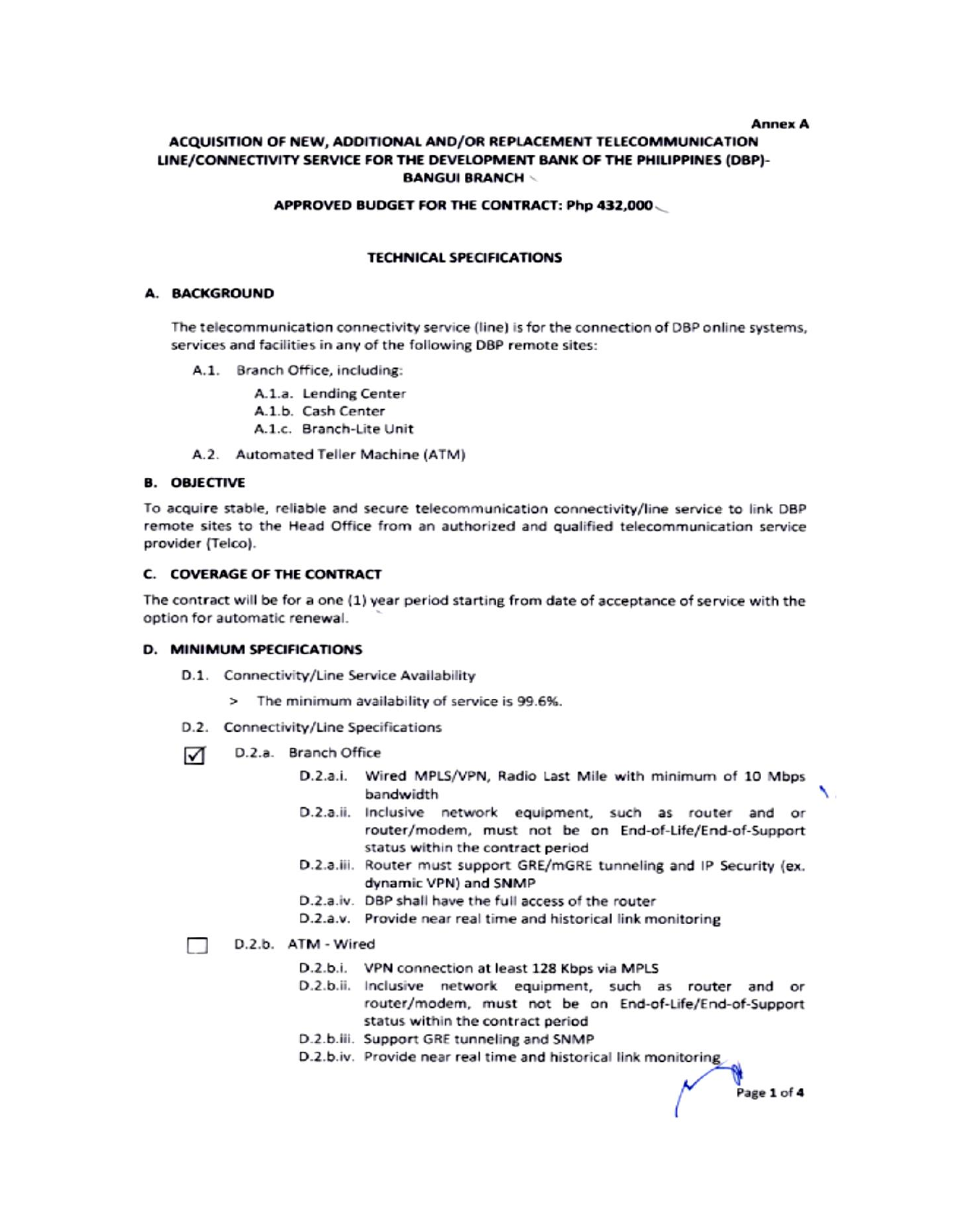ACQUISITION OF NEW, ADDITIONAL AND JOR REPLACEMENT OF TELECOMMUNICATION. LINE/ CONNECTIVITY SERVICE FOR THE DEVELOPMENT BANK OF THE PHILIPPINES (DBP)

- $\Box$  D.2.c. ATM Wireless
	- D.2.c.i. Provide data transmission function by public GPRS/ GSM network or higher
	- D.2.a.vii. Inclusive network equipment, such as router and or router/modem, must not be on End-of-Life/End-of-Support status within the contract period
	- D.2.c.ii. Support GRE Tunneling and SNMP
	- D.2.c.iii. Provide GUI access for local and remote management
	- D.2.c.iv. Operate at -30~+75°C temperature
	- D.2.c.v. Has LED status indication
	- D.2.c.vi. Support RJ45 console port
	- D.2.c.vii. Include: 1 power cord, 2 antennas, 1 console cable, 1 set documentation
	- D.2.c.viii. Provide near real time and historical link monitoring.
	- D.2.c.ix. Meet the average latency requirement of not greater than 200ms measured using the Ping utility or any similar mobile applications
	- D.2.c.x. Meet signal requirement of not less than 2 bars measured using mobile or similar devices capable of said measurement
	- D.2.c.xi. DBP shall have full access to the Modem/Router
- D.3. Support Services and Incident Management
	- D.3.a. The Telco shall provide 24 x 7 onsite, telephone and email support. For every service unavailability/downtime reported, the response time shall be within thirty (30) minutes.
	- D.3.b. Upon the occurrence of service unavailability/downtime, the Telco shall:
		- D.3.b.i. Conduct problem isolation/resolution and link restoration activities
		- D.3.b.ii. Notification via electronic mail (E-mail) and telephone within one (1) hour of the occurrence
		- D.3.b.iii. Minimum of twice a day status report to DBP via E-Mail
		- D.3.b.iv. Estimated time of arrival (ETA) if onsite activities required
		- D.3.b.v. Estimated time of resolution (ETR)
		- D.3.b.vi. Root cause
		- D.3.b.vii. Comply with DBP policies on security and confidentiality during support services.
	- D.3.c. The Telco shall submit an incident report stating the reason/s for the outage and detailing the steps undertaken to resolve a particular problem upon DBP's request.
- D.4. Service Performance Review
	- > The Telco shall conduct a performance review session at least once every quarter of a year

## E. TELECOMMUNICATION CONNECTIVITY/LINE REQUIREMENT CLASSIFICATION

The primary objective of the following provisions is to have multiple Telcos per site, providing service redundancy, high availability and avoiding single point of failure.

- **College** E.1. New Telecommunication Line Requirement
	- E.1.a. Covered Sites

Page 2 of 4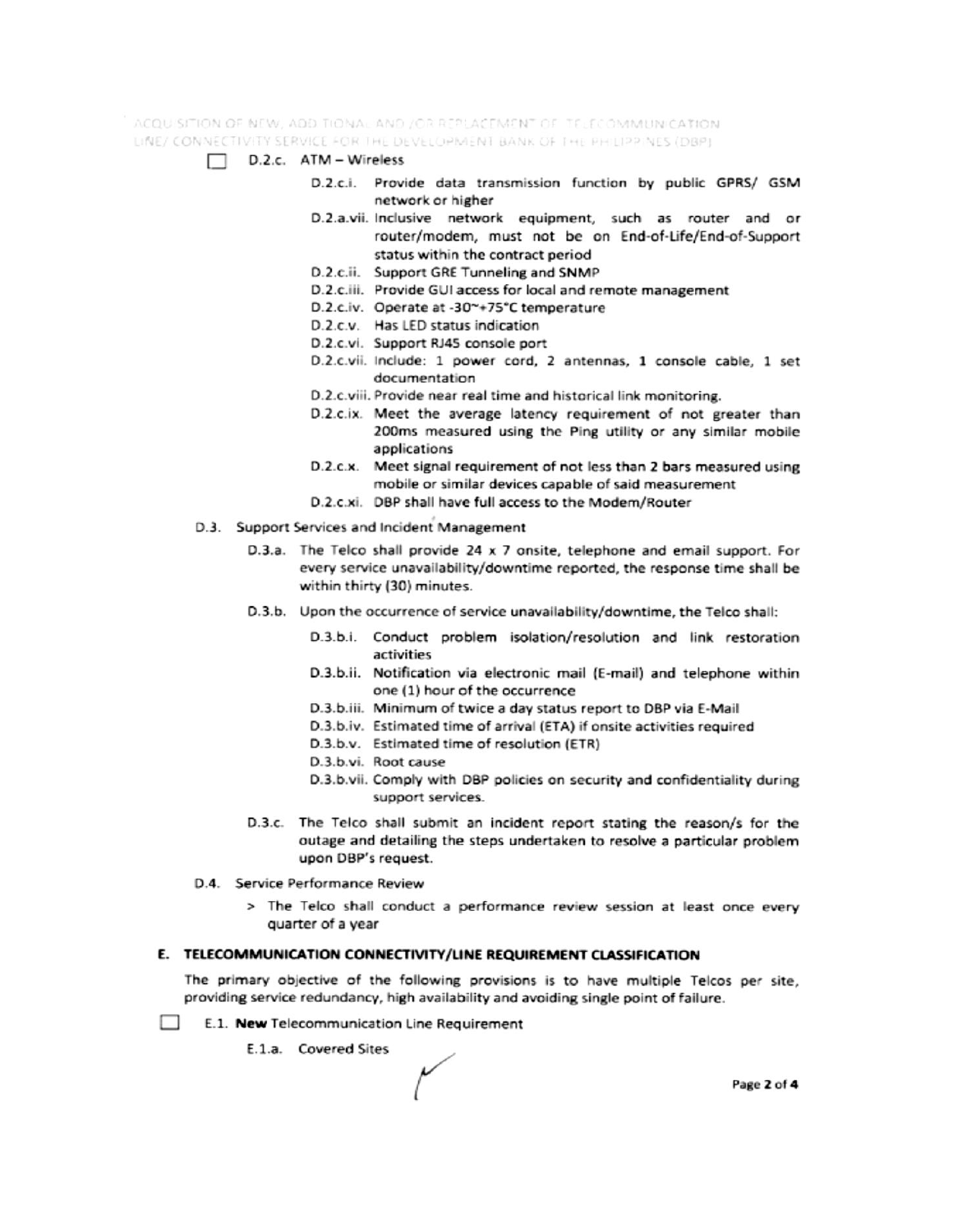ACQUISITION OF NEW, ADDITIONAL AND /OR REPLACEMENT OF TELECOMMUNICATION LINE/ CONNECTIVITY SERVICE FOR THE DEVELOPMENT BANK OF THE PHILIPPINES (DBP)

#### > New remotes sites

## E.1.b. Telco Selection Criteria

- > Telecommunication Line for Branch Office
	- E.1.b.i. Two (2) different Telcos (Telco A and Telco B) shall be selected
	- E.1.b.ii. Telco A is the lowest (winning) provider
	- E.1.b.iii. Telco B is the second lowest provider
- > Telecommunication Line for Additional ATM Facility of a Branch Office
	- E.1.b.iv. The Telco must be different from the one which has the majority or most of the telecommunication connectivity services provided for the ATM/s of that Branch Office

### E.2. Additional Telecommunication Line Requirement

- E.2.a. Covered Sites
	- > For existing sites with existing telecommunication line/s
- E.2.b. Telco Exception
	- > The Telco/s of the existing line/s servicing the site shall not be invited and will not be allowed to participate

## √ E.3. Replacement Telecommunication Line Requirement

- E.3.a. Covered Sites
	- > For existing sites with existing telecommunication line/s
- E.3.b. Telco Exception
	- E.3.b.i. For Telco Redundancy Replacement
		- > The Telco of the existing line/s servicing the site including the one to be replaced shall not be invited and will not be allowed to participate
	- E.3.b.ii. Replacement for the Purpose of Telecommunication Line Capacity (Bandwidth) Upgrade
		- > The Telco of the other existing line/s servicing the site (i.e., other than the one to be replaced) shall not be invited and will not be allowed to participate
	- E.3.b.iii. For Wireless to Wired Facility Replacement
		- > The Telco of the other existing line/s servicing the site (i.e., other than the one to be replaced) shall not be invited and will not be allowed to participate

# F. DISCONTINUANCE OF SERVICE

DBP can opt to discontinue the service within the contract period without pre-termination fee/s, if the Telco provider fails to meet the required minimum availability of service, specified in item D.1, for three (3) consecutive months (3-strike rule)

## **G. PAYMENT**

The payment shall be in a monthly basis every after the service acceptance.

Ν Page 3 of 4